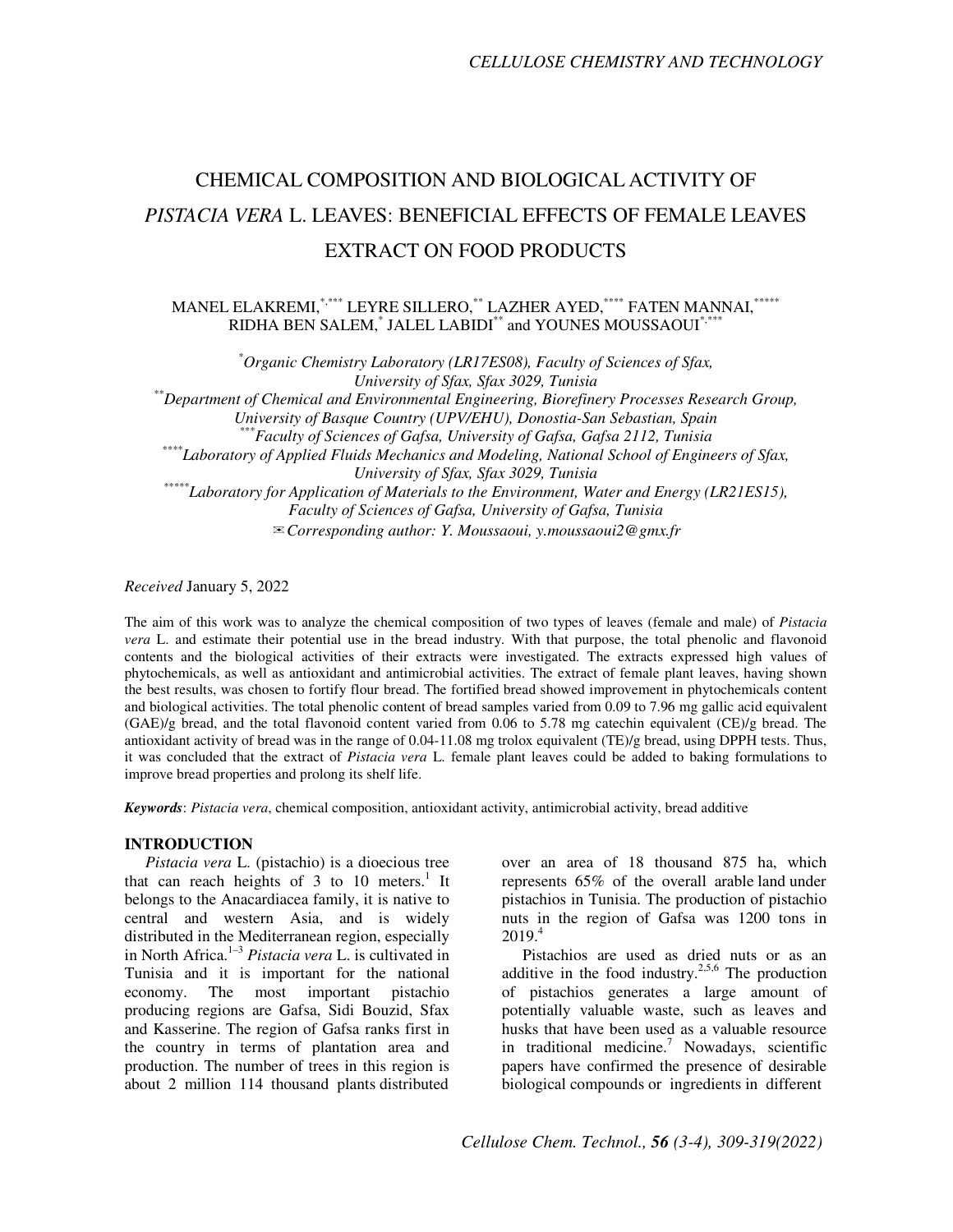parts of *Pistacia* sp., such as kernels, husks and leaves, as well as in its gums and oleoresins. $5,7-9$ In addition, it has been demonstrated that the consumption of pistachios reduces the levels of the main risk factors for cardiovascular disease  $(CVD)$ , prevents the appearance of cancer<sup>10</sup> and lowers LDL cholesterol.<sup>11</sup> Besides the abovementioned human health benefits, other potential beneficial effects have also been studied. Barreca *et al.*<sup>12</sup> reported the antimicrobial capacity of pistachio shells, likewise, Erson *et al.*<sup>13</sup> and Grace *et al.*<sup>14</sup> have shown that *Pistacia vera* L. husk is provided with antioxidant activity. Pistachio gum has been used in the case of certain diseases of the stomach and the respiratory tract.<sup>9</sup> Additionally, the oleoresin from *Pistacia vera* demonstrated antinociceptive and anti-inflammatory activities.<sup>5,15</sup> In other studies, the extracts of *Pistacia vera* L. leaves have revealed an antiemetic effect in young chickens and a remarkable antioxidant effect.<sup>8,9,16</sup> Furthermore, the essential oils of *Pistacia vera* nuts have been reported to exhibit antimicrobial and antioxidant activities.<sup>7</sup>

Synthetic antioxidants obtained from fossil fuels have been widely used in industrial applications, such as foods, pharmaceuticals and cosmetics. According to Shahid *et al*., <sup>17</sup> some of these compounds have side effects on human health, as well as on the environment. To decrease these effects, plants are being used to obtain natural bio-compounds, particularly phenolic compounds, as natural antioxidants.<sup>18</sup> Researchers and the food industry are seeking to improve the quality of final food products through an increase in the availability of bioactive compounds in some food preparations, such as bakery products, by adding components with nutraceutical and functional properties in order to obtain a more effective product in terms of nutritional value and longer shelf life. Bread is a basic food product consumed worldwide, $19$  which is considered as a source of energy and can bring some nutrients essential for the human body.<sup>20</sup> As far as we know, there are no previous studies concerning bread fortified with extracts of *Pistacia vera* L. leaves.

In order to assess the suitability of leaves of *Pistacia vera* L. as bread additive, the chemical characterization of the leaves was performed. Also, the total phenolic content (TPC), total flavonoid content (TFC), antioxidant and antimicrobial activities of the extracts were determined to assess the potential use of the extracts in the food industry. In addition, the

effects of adding extracts of *Pistacia vera* L. female leaves to the formulation of bread products on the characteristics of the latter, including their resistance to bacterial and fungal growth, were assessed.

# **EXPERIMENTAL**

## **Reagents and chemicals**

Ethanol and gallic acid were obtained from Scharlab S.L. Sigma-Aldrich supplied sulfuric acid, trolox, catechin, 2,2-diphenyl-2-picrylhydrazyl hydrate (DPPH), 2,2'-azino-bis (3-ethylbenzothiazoline-6 sulphonic acid) (ABTS) and 2,4,6-Tri(2-pyridyl)-striazine (TPTZ). All solvents and chemicals were used without further purification.

## **Raw materials**

Mature fresh leaves (male and female) of *Pistacia vera* L., Mateur cultivar, were collected from 15-yearold pistachio trees from a plantation far from pollution in the region of Ouled Ahmed Ben Saad – Gafsa (Tunisia) (34° 33' 45.385" N 8° 51' 29.992" E). The irrigated pistachio trees were planted at a spacing of 7  $\times$  5 m. The region is characterized by an arid climate and an annual precipitation of 162 mm.

After harvesting, the collected raw materials were washed to remove debris and dust, and then they were dried at room temperature for 15 days in the dark. Then, the leaves were dried in an oven at  $45^{\circ}$ C for 24 hours. Each type of dry leaves (male plant leaves (ML) and female plant leaves (FL)) were ground to a particle size of less than 0.5 mm and were stored in glass vials protected from light and moisture.

#### **Chemical composition of dried material**

The chemical composition of the leaves was analyzed by determining the contents of ash, extractives, acid soluble lignin, Klason lignin and polysaccharides. Each analysis was performed in triplicate. Moisture was evaluated according to the Technical Report of National Renewable Energy Laboratory (NREL) TP510-42621. One g of raw material (male plant leaves and female plant leaves separately) was heated at  $105 \pm 3^{\circ}$ C for 24 h, and the residue was weighed. The ash content was determined according to NREL TP-510-42622. One g of raw material was incinerated at 575± 25 °C overnight and the combustion residue was weighed and reported as ash content of the dry sample.

The content of extractives was determined using sequential Soxhlet extraction of 5 g of each sample with ethanol and distilled water for 24 h for each solvent. After drying the solid residue at 105 °C, the solubilized extractives were determined and reported as a percentage of the original dry sample.

The determination of Klason lignin, acid soluble lignin and carbohydrates contents was carried out according to NREL TP-510-42618. The extractive-free raw material was subjected to acid hydrolysis with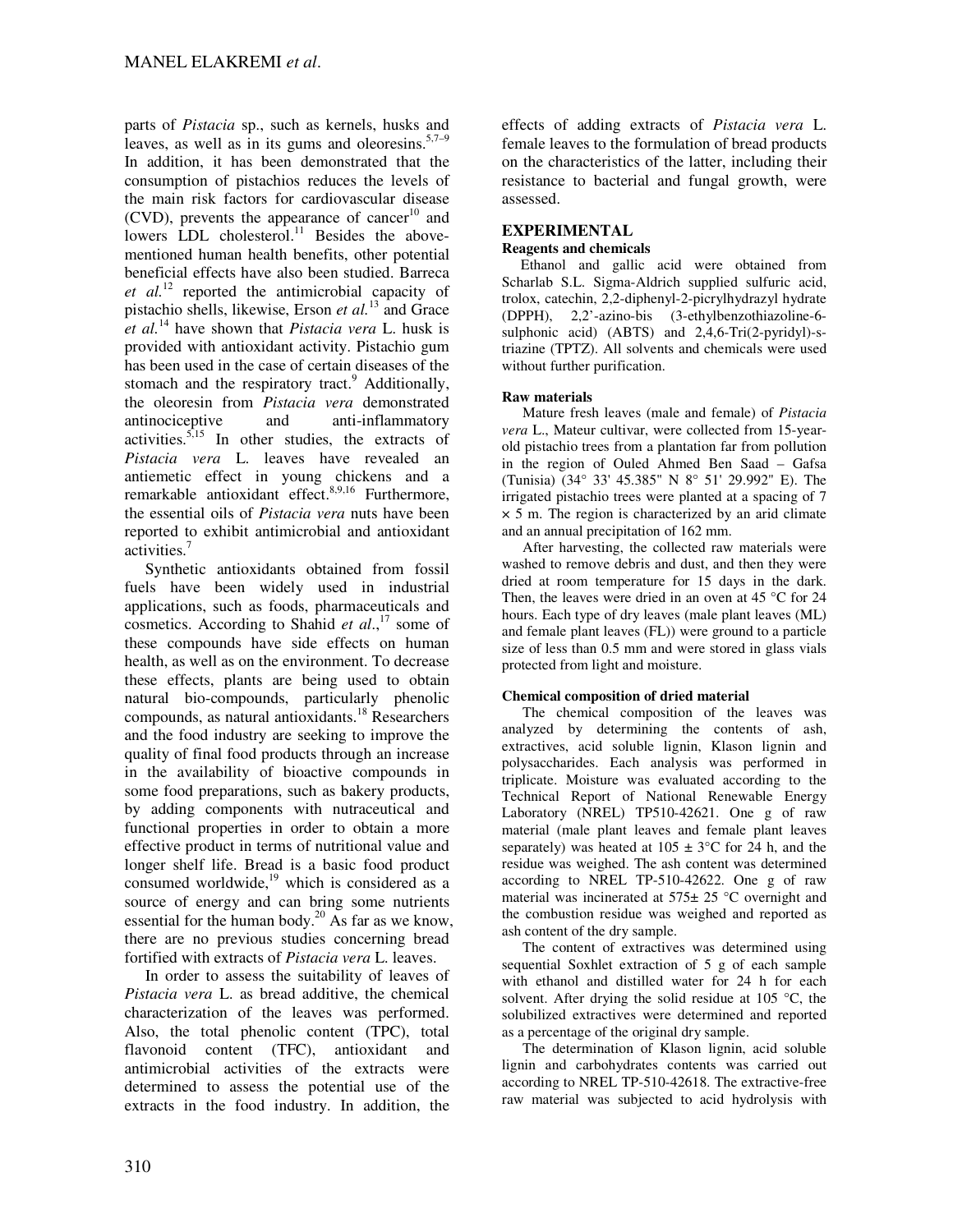72% sulfuric acid at 30 °C for 1 h, after which water was added to reduce the acid concentration to 4%, and the hydrolysis was completed at 121 °C for 1 h in the autoclave. The mixture was filtrated and the obtained solid residue was dried at 105 °C for 24 h and weighed, to be considered as Klason lignin and reported as a percentage of the original dry sample. Soluble lignin was quantified by measuring the absorbance of the obtained liquid phase at 240 nm using UV–Vis spectroscopy (Jasco V630 UV-Vis Spectrophotometer).

The polysaccharide content of the filtrate was estimated by High Performance Liquid Chromatography (HPLC), using a Jasco LC Net II/ADC chromatograph, equipped with a refractive index detector and an Aminex HPX-87H column, 300 × 7.8 mm (Bio-Rad Laboratories, USA). The mobile phase was  $H_2SO_4$  0.005 M at a flow rate of 0.6 mL/min at 50 °C. Glucose, arabinose, xylose and galacturonic acid were the standard monosaccharides and their retention times were used to estimate the polysaccharide composition. The polysaccharides were reported as a percentage of the original dry mass.

Samples were analyzed by Pyrolysis-Gas chromatography-Mass spectrometry (Py-GC/MS) using a Pyroprobe Pyrolyzer (5150, CDS Analytical Inc, Oxford, PA) connected to an Agilent 6890 gas chromatograph coupled to an Agilent 5973 mass spectrometer (Agilent Technologies Inc., USA). Samples were degraded in an inert atmosphere. The pyrolysis was performed at 500 °C for 10 s (2 °C/ms). The GC oven program started at 50 °C and was held for 2 min, then it was raised to 120  $\rm{°C}$  (10  $\rm{°C/min}$ ) for 5 min and after that the temperature was raised to 280 °C (10 °C/min) for 8 min and finally was raised to 300  $\rm{°C}$  (10  $\rm{°C/min}$ ) for 10 min. The mass spectra were compared to data of the National Institute of Standards and Technology (NIST) mass spectra library.

#### **Extraction technique**

The extraction was performed according to the method described by Sillero *et al.*<sup>21</sup> in a temperaturecontrolled ultrasonic bath (Elmasonic 570 H, Elma) using ethanol-water (50/50 (v/v)) mixture as solvent. Extracts (male leaves extract (MLE) and female leaves extract (FLE)) were prepared using 4 grams of each dry material. The samples were placed in a glass bottle, and the used solid/liquid ratio was 1:10 (w/v). After 1 hour at 50 °C, the samples were filtrated under vacuum; the supernatant extracts were used to determine the amounts of total phenolic and flavonoid content, and to evaluate the antioxidant activity. The solid phase was dried at room temperature and then, the extraction yields were calculated gravimetrically and referenced to a 100 g of dried material. Each assay was performed in triplicate.

#### **Determination of total phenolic and total flavonoid content**

The total phenolic content (TPC) of the extracts

and bread samples was determined according to the Folin–Ciocalteu method, following the methodology described by Sillero *et al.*<sup>21</sup> The absorbance was read at 760 nm using a Jasco V-630 spectrophotometer. Gallic acid was used as standard, and its calibration curve was determined with concentration ranging from 0 to 0.35 g  $L^{-1}$ . The equation of the calibration curve was: y  $= 0.1348x - 0.007$ ;  $R^2 = 0.9991$ . The total phenolic content was expressed in mg of gallic acid equivalent/g of dry extract (mg GAE/g DE) for extracts and mg of gallic acid equivalent/g of bread (mg GAE/ g bread) for bread. Detections were done in triplicate.

The total flavonoid content (TFC) of each extract (MLE and FLE) and each bread type (0%, 1% and 3%) was determined by the aluminium chloride colorimetric assay, using the methodology detailed by Sillero *et al.*<sup>21</sup> The absorbance was read at 510 nm, and catechin was used as a standard. Solutions of different catechin concentrations, from 0 to 0.824 g  $L^{-1}$ , were used to plot the calibration curve. The total flavonoid content was expressed as mg catechin equivalent/g of dry extract (mg CE/g DE) for extracts and mg catechin equivalent/g of bread (mg CE/g bread) for bread. The catechin calibration curve equation was  $y = 1.1185x$ . 0.0141;  $R^2 = 0.9971$ . Detections were performed in triplicate.

#### **Antioxidant capacity**

The determination of the antioxidant activity of male leaves extract (MLE), female leaves extract (FLE) and bread samples was carried out using three methods. For all the methods, trolox was used as a standard and the results were expressed as mg of trolox equivalent/g of dry extract (mg TE/g DE) using a calibration curve with different trolox concentration solutions for each assay. The Jasco V630 UV-Vis Spectrophotometer was used for all the tests.

The DPPH and ABTS assays were used to determine the rate of scavenging of free radicals; this assay is based on hydrogen atom transfer. The FRAP essay has been widely used to determine the ferric ion reducing power and it is based on electron transfer.

The DPPH radical scavenging assay was performed using the method described by Gullon  $et$   $al.^{22}$  Briefly, 3 mL of DPPH solution (6 x  $10^{-5}$  mol L<sup>-1</sup>) was added to 0.3 mL of ethanolic solution of each sample. The decrease in absorbance was measured at 515 nm after 15 min of incubation at room temperature. To plot the calibration curve of trolox, stock standard solutions in the range of 0 to 0.062 g⋅L<sup>-1</sup> were used. The equation of the calibration curve of trolox was  $y = -0.1304x +$  $0.0696$ ; R<sup>2</sup>= 0.9983.

The trolox equivalent antioxidant capacity (TEAC) was assessed by the ABTS radical cation scavenging assay, following the methodology described by Sillero *et al.*<sup>23</sup> Briefly, 30  $\mu$ L of each sample solution was mixed with 3 mL of the ABTS solution. The absorbance was recorded at 734 nm after 6 min. Trolox solutions, with different concentrations in the range of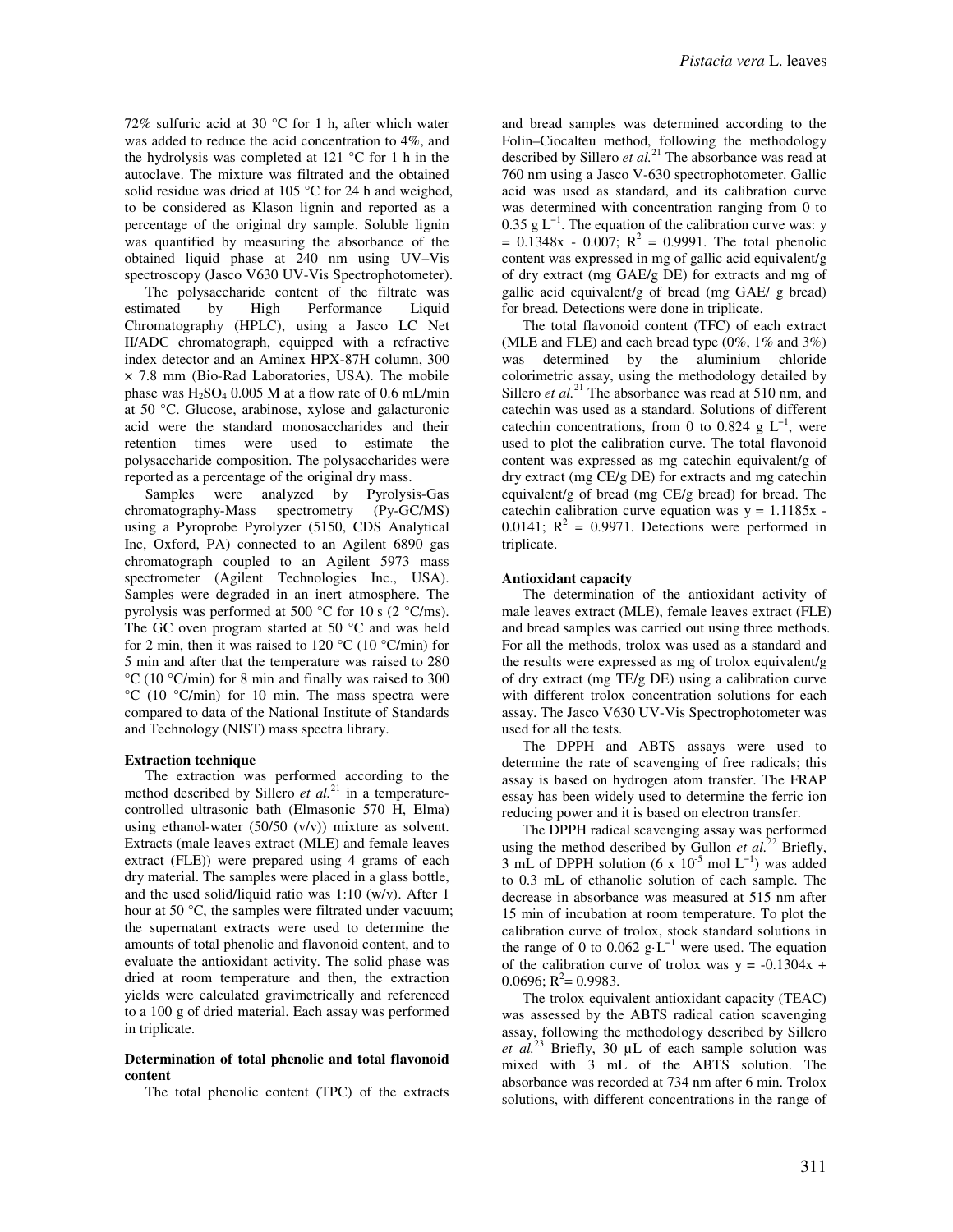0-0.712 g·L−1, were used in order to plot the calibration curve. The equation of the calibration curve of trolox was  $y = -0.9604x + 0.7174$ ;  $R^2 = 0.9961$ .

The ferric reducing antioxidant power (FRAP) assay was carried out using the method detailed by Sillero *et al.*<sup>21</sup> This test was based on the reduction of the complex ferric Fe(III)–2,4,6-tripyridyltriazine  $(Fe(III)$ –TPTZ) to ferrous  $Fe(II)$ –TPTZ.<sup>22</sup> Briefly, 100 µL of each sample solution was added to 3 mL of prepared reactive solution. The absorbance was measured at 593 nm after 6 min. The regression equation of the calibration curve of trolox was  $y =$  $0.\overline{3775x}$  - 0.0137;  $R^2 = 0.9978$ , determined using different trolox solutions with concentrations in the range of 0-0.54  $g \cdot L^{-1}$ .

#### **Antimicrobial activity of the extracts**

The antimicrobial activity of male and female leaves extracts (MLE and FLE) was evaluated by the diffusion test according to Trabelsi *et al.*<sup>24</sup> and Oussaid *et al.*<sup>25</sup> The selected strains were as follows: bacteria: *Staphylococcus aureus* (+), *Enterococcus faecalis* (+), Group B *Streptococcus* (+), *Citrobacter freundii* (-), *Escherichia coli* (-) and *Klebsiella pneumoniae* (-); and yeast: *Candida albicans*.

Petri dishes on the surface of Muller-Hinton agar were inoculated with a bacterial suspension  $(10^6 \text{ CFU})$ mL−1), while the fungal (*Candida albicans*) suspension  $(10^6 \text{ CFU } mL^{-1})$  was seeded on the surface of Sabouraud Dextrose agar.

The extracts (MLE and FLE) were dissolved in dimethyl sulfoxide (DMSO) (1 mg mL<sup>-1</sup>). Discs ( $\emptyset$  = 6 mm) were impregnated with 10  $\mu$ L of MLE and FLE dissolved in DMSO, and then deposited on the surface of the inoculated culture. Next, the plates were stored for 2 hours at  $4 \degree C$  to ensure the diffusion of the extracts into the agar, and then they were incubated for 24 h at 37  $\degree$ C. The diameter around the discs was determined by a graduated ruler (in mm).

The antimicrobial activity was expressed as the diameter of the inhibition of growth of microbes (bacteria and yeast) by the extracts. The average of three measurements was taken. Selected antibiotics (levofloxacin and vancomycin for bacteria and fluconazole for fungi) were used as a positive control and DMSO as a negative control in each assay.

#### **Preparation of bread and its characterization**

Three different bread formulations were prepared for this study based on 0%, 1% and 3% substitution of wheat flour with female leaves extract (FLE) (Table 1). The formulation  $(0\%)$  based on 50 g of wheat flour without FLE served as control bread. The bread samples were made from flour, dry yeast powder, salt, sugar, butter, milk powder, and female leaves extract (FLE). After mixing all the ingredients, the dough samples were fermented for 30 min, then baked at 150 °C for 20 minutes using a classic oven (Focus).

The color monitoring was determined as previously described.<sup>26</sup> The color of samples of slices (almost 5 g) of bread  $(0\%, 1\%$  and  $3\%)$  was measured using a colorimeter (Minolta CR 300, Ramsey, NJ, USA). The results were expressed as the three parameters a\*, b\* and  $L^*$ . The parameter  $a^*$  indicates the characteristics of red and green color, the a\* value is from -100 (green) to  $+100$  (red), the  $b^*$  parameter represents yellowness and blueness and varies from  $-100$  (blue) to  $+100$ (yellow), and the L\* value is a measure of brightness and varies between -100 (black) and +100 (white). Color was measured on three randomized sides of slices of bread, and the mean values of the three parameters were calculated. The measurements were made at room temperature in triplicate.

|                   | Formulation of pread samples |              |              |
|-------------------|------------------------------|--------------|--------------|
| Ingredients $(g)$ | Control bread $(0\%)$        | Bread $(1%)$ | Bread $(3%)$ |
| Flour             | 50                           | 49.5         | 48.5         |
| <b>FLE</b>        | 0                            | 0.5          | 1.5          |
| Dry yeast powder  | 2                            | 2            | 2            |
| Salt              | 0.6                          | 0.6          | 0.6          |
| Sugar             | 2                            | 2            | 2            |
| <b>Butter</b>     | 4                            | 4            | 4            |
| Water             | 40                           | 40           | 40           |
| Milk powder       | 1.4                          | 1.4          | 1.4          |

Table 1  $\mathbf{F}_{\text{c}}$  and  $\mathbf{f}_{\text{c}}$  and  $\mathbf{f}_{\text{c}}$  and  $\mathbf{f}_{\text{c}}$  and  $\mathbf{f}_{\text{c}}$  and  $\mathbf{f}_{\text{c}}$ 

Bacterial growth in control bread and breads enriched with FLE was studied as described by Ijah *et al.*<sup>27</sup> and Krichen *et al.*<sup>28</sup> The microbial counts were carried out on the  $1<sup>st</sup>$ ,  $3<sup>rd</sup>$ ,  $7<sup>th</sup>$  and  $14<sup>th</sup>$  days of storage at ambient temperature. Bread samples were mixed with sterilized peptone solution (270 mL) and homogenized using a Stomacher (SCIENTZ-11L paddle blender). The mixture solutions were diluted decimally  $(10^{-2}$ ,  $10^{-3}$ ) and 100 µL aliquots were diffused on different selective media. Total viable counts (TVC) were determined using the plate count agar (PCA) after incubation at 30 °C for 72 h. Coliform bacteria (CB) and fecal coliform were determined using violet red bile agar (VRBA) after incubation for 24 h at 37 °C and 44 °C, respectively. *Escherichia coli* were detected in MacConkey agar after incubation at 37 °C for 24 h.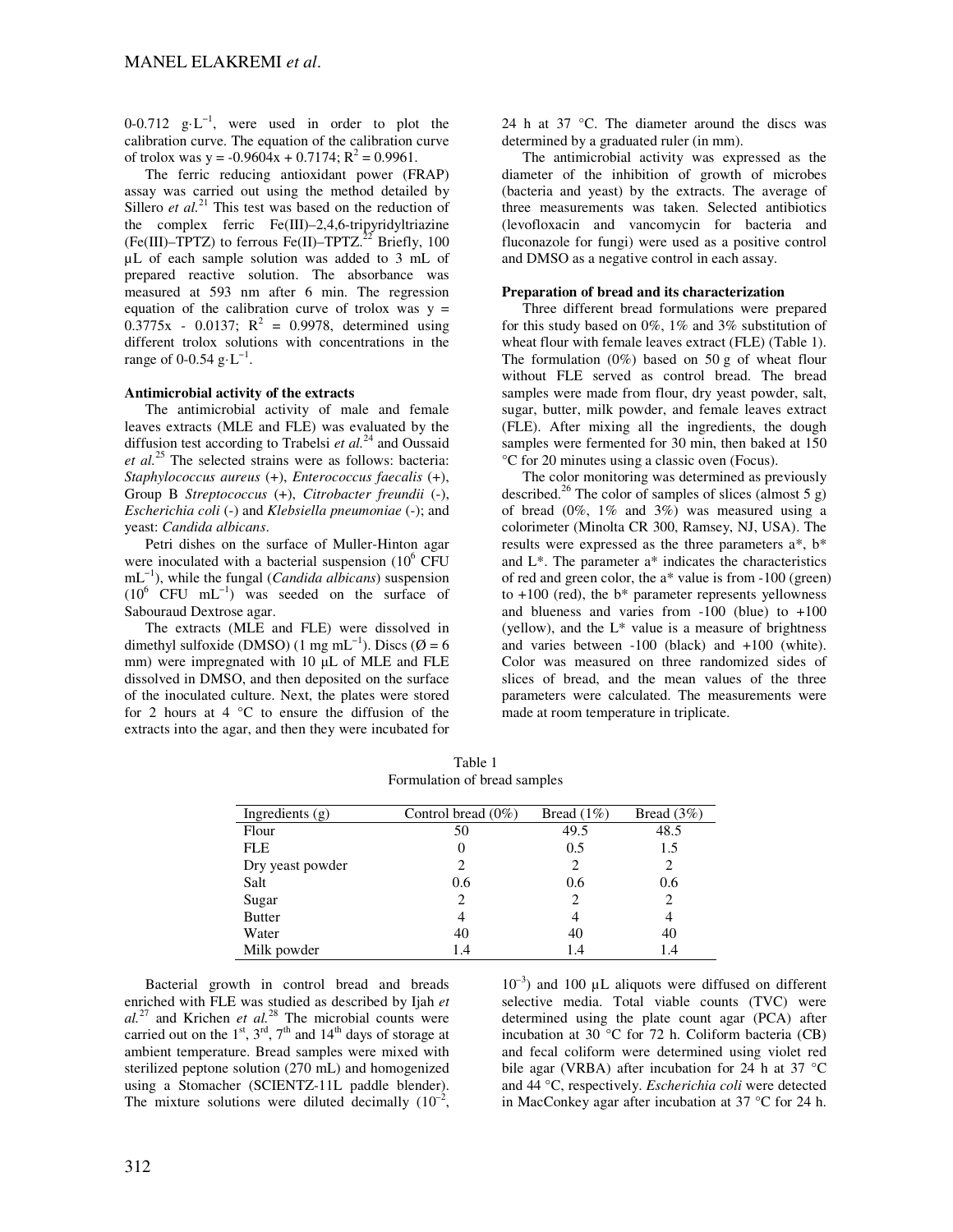Sulfite-reducing anaerobic bacteria were determined in roll tubes, using tryptone sulfite neomycin agar (TSN agar), after 48 h at 44 °C. Yeasts and mould counts were determined using potato dextrose agar (PDA) after incubation at room temperature for 5 days.

*Salmonella* spp. was evaluated in three steps. Each sample mixed with buffered peptone water was incubated at 37 °C for 24 h for pre-enrichment. In the second step, the homogenate was transferred to Rappaport Vassiliadis medium (RV) for selective enrichment at 44 °C for 24 h. After incubation, the mixture of each tube was inoculated with hectoen enteric agar and was incubated for 24 h at 35 °C. The results of microbial counts were counted and expressed as colony forming units per gram of bread (CFU/g). All counts were done in duplicate using the Galaxy 230 colony counter (ROCKER).

#### **Statistical analysis**

Means and standard errors were calculated and shown as means  $\pm$  S.D., experimental data were subjected to analysis of variance (ANOVA). All analyses were carried out with three replications  $(n = 3)$ and differences were considered statistically significant at  $P < 0.05$ .

## **RESULTS AND DISCUSSION Raw material characterization**

The chemical composition of male leaves (ML) and female leaves (FL) of *Pistacia vera* L. were presented in Table 2. In terms of the total ash content, FL had lower ash content (8%),

compared to ML (10%). Water and ethanol were used in order to determine the total extractives content in the leaves. The total extractives in FL were higher than those in ML. The extractives content is related to the solubility of the different compounds in the used extraction solvent. Water extractives were 32% and 25% for FL and ML, respectively. The amounts of ethanol extractives were lower than those measured for water (Table 2).

The highest ethanolic extractives content was found for ML (13%). The total lignin content ranged from 20 to 22% of dry leaves. The Klason lignin content of the samples varied between 14% and 16% of dry leaves, while the acid soluble lignin reached about 6.5% of dry leaves. From the monosaccharides measured in the acid hydrolysis, the glucose was attributed to the cellulose content, while the hemicelluloses content was provided by the sum of galactose, arabinose and xylose.<sup>29</sup> The cellulose contents were found to be 8.48% and 9.02% for ML and FL, respectively. Likewise, the hemicelluloses content found for FL (10.28%) was slightly higher than that found for ML (9.67%). In the literature, Dahmoune *et al*. reported 10.77% of cellulose, 14.89% of hemicelluloses and 36.07% of lignin for *Pistacia lentiscus* L. leaves.<sup>30</sup>

| Table 2                                                                                                              |
|----------------------------------------------------------------------------------------------------------------------|
| Dry matter chemical composition of male leaves (ML) and female leaves (FL) of Pistacia vera L. (expressed in $\%$ of |
| dry mass of leaves)                                                                                                  |

| Samples                                                     | ML               | FL.              |  |  |  |
|-------------------------------------------------------------|------------------|------------------|--|--|--|
| Ash $(\%)$                                                  | $10.40 \pm 0.07$ | $8.89 \pm 0.02$  |  |  |  |
| Total extractives $(\% )$                                   | $39.27 \pm 0.95$ | $43.17 \pm 0.91$ |  |  |  |
| Water                                                       | $25.05 \pm 1.78$ | $32.18 \pm 0.68$ |  |  |  |
| Ethanol                                                     | $13.93 \pm 0.65$ | $10.98 \pm 0.84$ |  |  |  |
| Soluble lignin $(\%)$                                       | $6.55 \pm 0.17$  | $6.45 \pm 0.21$  |  |  |  |
| Klason lignin $(\%)$                                        | $16.48 \pm 0.62$ | $14.51 \pm 0.12$ |  |  |  |
| Cellulose $(\%)$                                            | $8.48 \pm 0.24$  | $9.02 \pm 0.33$  |  |  |  |
| Hemicelluloses $(\% )$                                      | $9.67 \pm 0.06$  | $10.28 \pm 0.15$ |  |  |  |
| Data are expressed as mean $\pm$ SD from three replications |                  |                  |  |  |  |

In order to get deeper knowledge of the chemical composition of ML and FL, pyrolysis coupled to GC/MS was carried out. The identified compounds are tabulated in Table 3. The major component identified was 1-methyl-1H-Pyrrole (17.80% in ML), which is a nitrogen-containing compound. Pyrrole and derivatives were formed from the pyrolysis of chlorophyll pigments. $^{32}$ Indole, styrene and phenol were also formed

during pyrolysis from proteins and amino acids present in the samples.<sup>33</sup> In addition, furfural was identified as a product; this compound could be generated in the pyrolysis of residual  $carbo$ hydrates.<sup>34</sup> Limonene, a monocyclic monoterpene, was detected with amounts of 15.28% and 17.46% for ML and FL, respectively. This compound contributes to the flavor of the samples. Phenol, 2-methylphenol, 3-methylphenol,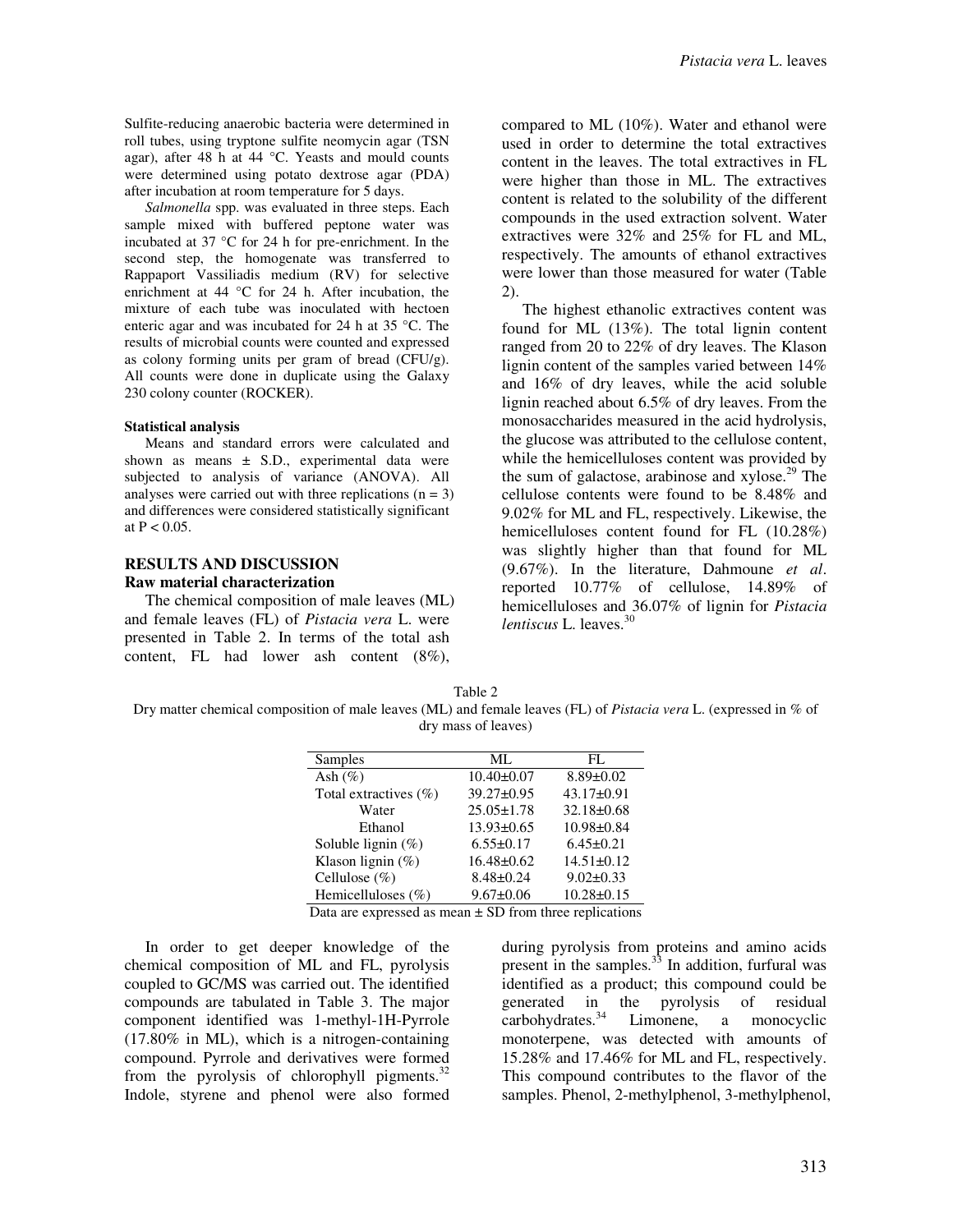4-ethylphenol, 2-methoxy-4-(1-propenyl)-phenol, 2,6-dimethoxy-4-(2-propenyl)-phenol, 2 methoxy-4-vinylphenol, 1,2-benzenediol and 4 hydroxy-3,5-dimethoxy-benzaldehyde detected in the pyrolysis of the leaves (ML and FL) are compounds derived from lignin. Among the fatty acids released from the pyrolysis of the samples, n-hexadecanoic and octadecenoic acids were the dominant fatty acids in ML. Alpha-tocopherol (vitamin E) and sitosterol were only detected in ML. The results suggested that male and female leaves of *Pistacia vera* L. are rich in natural bioactive compounds.

| M.<br>۰,<br>. .<br>۰,<br>٠ |  |
|----------------------------|--|
|----------------------------|--|

| Peak assignments from PY-GC/MS chromatograms, with relative amounts (%), retention times (RT) and main |                                                                   |  |  |  |
|--------------------------------------------------------------------------------------------------------|-------------------------------------------------------------------|--|--|--|
|                                                                                                        | fragments (m/z) of male and female <i>Pistacia vera</i> L. leaves |  |  |  |

|                                                  | RT     | Main fragments |                | Relative amounts $(\%)$ |
|--------------------------------------------------|--------|----------------|----------------|-------------------------|
| Compound                                         | (min)  | (m/z)          | ML             | FL                      |
| 2,5-Dimethylfuran                                | 3.497  | 74/96/57       | 1.26           | 1.35                    |
| 1-Methyl-1H-pyrrole                              | 3.999  | 81/80/53       | 17.80          | 14.75                   |
| 3,3-Diethylcyclopropene                          | 4.242  | 67/81/66       | $---$          | 0.5                     |
| Pyridine                                         | 4.282  | 87/73/77       | $---$          | $---$                   |
| Toluene                                          | 4.496  | 91/92/57       | ----           | 5.12                    |
| 5-Heptyn-3-ol                                    | 5.125  | 84/54/55       | $\overline{a}$ | $\mathbf{1}$            |
| 3-Methyl-1H-pyrrole                              | 6.361  | 91/92/65       | 0.50           | $\overline{a}$          |
| Furfural                                         | 6.096  | 96/95/82       | 2.08           | 5.12                    |
| 1,3-Dimethylbenzene                              | 7.303  | 91/106/86      | 3.01           | 1.00                    |
| Styrene                                          | 8.14   | 104/107/103    | 1.31           | 0.53                    |
| 5 Methylfurfural                                 | 11.449 | 110/109/105    | 1.44           | 2.53                    |
| Phenol                                           | 12.605 | 94/66/65       | 5.34           | 0.66                    |
| 1-Methyl-4-(1-methylethyl)-benzene               | 14.776 | 97/95/94       | 0.65           | 3.26                    |
| Limonene                                         | 15.03  | 68/67/93       | 15.28          | 17.46                   |
| Benzyl alcohol                                   | 15.434 | 97/67/68       | 0.68           | 0.63                    |
| 2-Methylphenol                                   | 16.797 | 108/107/77     | 0.74           | 1.48                    |
| 4-Methylphenol                                   | 18.131 | 107/108/77     | 2.78           | 0.60                    |
| 2,4-Dimethylphenol                               | 22.746 | 70/83/82       | 0.66           | $\ldots$ .              |
| 4-Ethylphenol                                    | 23.999 | 107/122/121    | 2.39           | 1.77                    |
| 1,2-Benzenediol                                  | 26.679 | 110/64/63      | 4.00           | 5.76                    |
| 4-Ethyl-3-methylphenol                           | 28.66  | 121/91/69      | $\overline{a}$ | 0.73                    |
| 3-Methoxy-1,2-benzenediol                        | 30.023 | 140/125/97     | 1.44           | 0.56                    |
| Indole                                           | 32.033 | 117/90/89      | 1.79           | 0.64                    |
| 2-Methoxy-4-vinylphenol                          | 33.367 | 150/135/77     | 1.53           | 1.00                    |
| 2,6-Dimethoxyphenol                              | 35.879 | 154/139/96     | 2.93           | 1.43                    |
| Vanillin                                         | 38.969 | 151/152/81     |                | 0.61                    |
| 2-Methoxy-4-(1-propenyl)-phenol                  | 42.711 | 168/164/153    | 1.92           | 0.54                    |
| 6,11-Dimethyl-2,6,10-dodecatrien-1-ol            | 43.704 | 69/81/95       | $\overline{a}$ | 0.56                    |
| 1-(3,4-Dimethoxyphenyl)-ethanone                 | 47.007 | 180/165/137    | $\overline{a}$ | 0.97                    |
| 4-Hydroxy-3,5-dimethoxybenzaldehyde              | 49.006 | 178/99/156     | 0.86           | 17.46                   |
| 2,6-Dimethoxy-4-(2-propenyl)-phenol              | 49.665 | 194/91/179     | 1.65           | 0.83                    |
| 1-(4-Hydroxy-3,5-dimethoxyphenyl)-ethanone       | 50.184 | 181/196/153    | 2.69           | 0.86                    |
| Tetradecanoic acid                               | 50.525 | 73/60/55       | 1.40           | 2.70                    |
| Tridecanedial                                    | 51.478 | 68/95/82       | 1.59           | 2.15                    |
| n-Hexadecanoic acid                              | 52.939 | 73/60/55       | 10.45          | 1.28                    |
| Octadecenoic acid                                | 54.891 | 73/60/55       | 6.63           | 0.54                    |
| Tridecylphenol                                   | 55.983 | 108/107/276    | $\overline{a}$ | 0.70                    |
| Benzeneacetic acid, 4-hydroxy-3-methoxy-, methyl | 56.555 |                |                |                         |
| ester                                            |        | 137/151/138    | 0.93           | 0.49                    |
| 4-Methoxy-4',5'-methylene                        | 59.182 | 272/273/211    | 1.72           |                         |
| Hexadecamethylheptasiloxane                      | 60.031 | 221/147/73     | $\overline{a}$ | 0.62                    |
| $\alpha$ -Tocopherol                             | 65.599 | 165/430/164    | 0.57           |                         |
| Sitosterol                                       | 68.914 | 414/57/55      | 1.29           |                         |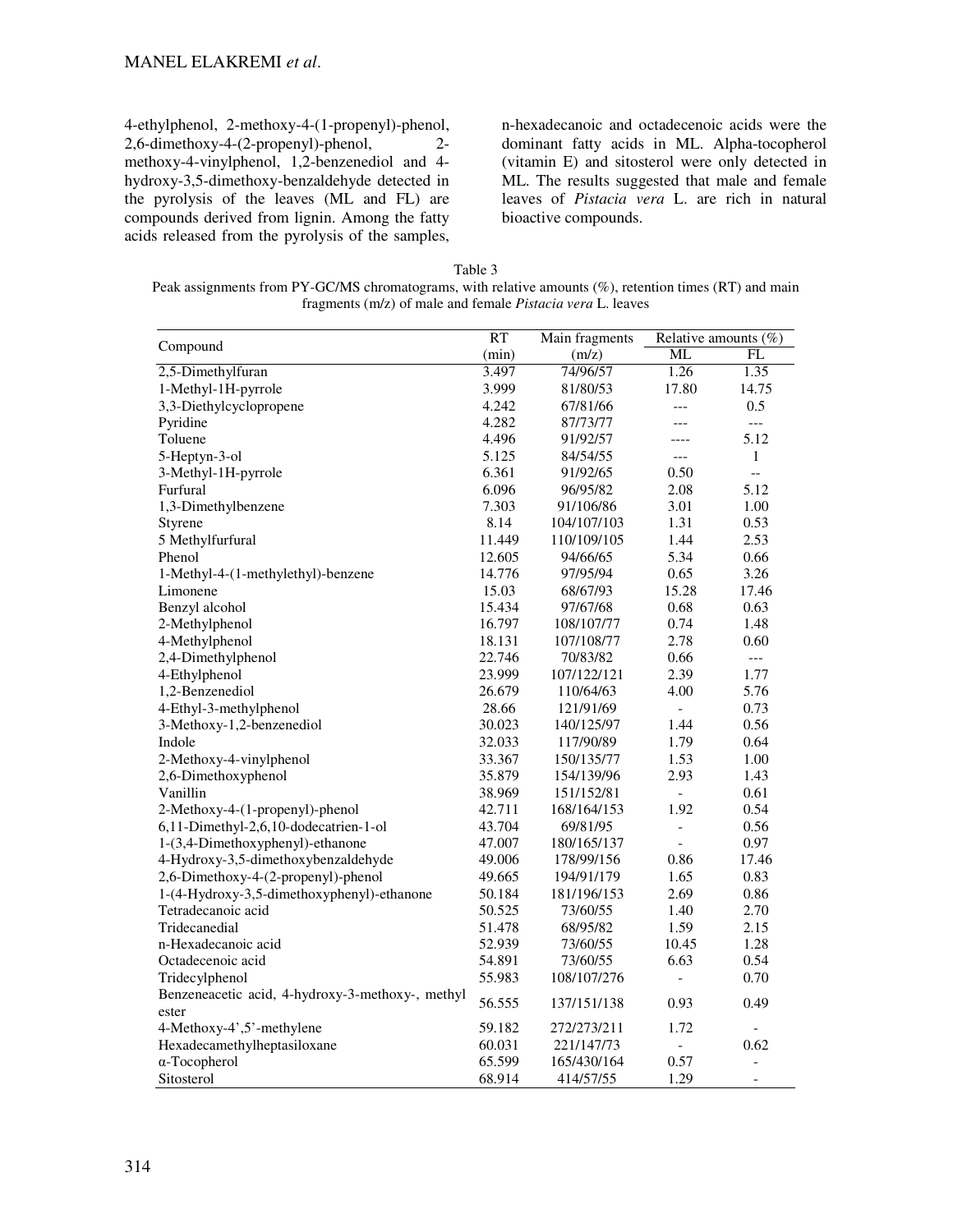#### **Extraction yield and phenolic content**

Total phenolic content (TPC) and total flavonoid content (TFC) in the leaves extracts, as well as the extraction yield, are summarized in Table 4. The extraction yields of MLE and FLE were 28% and 29%, respectively (Table 4). In the same context, Ozbek *et al.*<sup>38</sup> studied the effect of the ethanol–water ratio on the extraction yield from pistachio hull, reporting the highest yield  $(32.9\%)$  at an ethanol–water ratio of  $1/1$  (v/v). Moreover, Miyataka *et al*. and Sun *et al.*39,40 reported the highest extraction yields of Brazilian propolis (60%) and Beijing propolis (51%) using ethanol/water as solvent.

The total phenolic contents were 450.4 mg GAE/g DE and 533.4 mg GAE/g DE for MLE and FLE, respectively (Table 4). These values are higher than those reported for pistachio nuts,  $37$  as well as compared to those reported for hull of *Pistacia vera* L.<sup>34</sup> The TPC values obtained are lower than that provided by Tamaino *et al.*<sup>36</sup> for *Pistacia vera* L. skins (116.3 mg GAE/g DE). The flavonoid content obtained for FLE was 397.5 mg CE/g DE, which was higher than that observed for MLE (373.1 mg CE/g DE).

The contents of TPC and TFC were different in male and female leaves. It is because different parts of the same plant may synthesize and accumulate different amounts of phenolic content due to their differential gene expression. The leaves of *Pistacia vera* L. can be considered to represent a potential source of phenolic compounds and flavonoids.

## **Antioxidant activity of extracts**

The antioxidant capacities of the extracts of the raw materials were studied in order to know their possible benefits. In this study, three chemical assays were used to study the antioxidant activity of *Pistacia vera* L. leaves extracts (MLE and FLE). The results obtained are presented in Table 5, confirming the antioxidant activity of MLE and FLE.

The values of trolox equivalent obtained by the DPPH assay were in the range of 704-644 mg TE/g DE, and similar values were reached by the ABTS assay. The highest values for both assays were recorded by FLE. The FLE, which was the extract with the highest TPC, was the most effective radical scavenger.

Table 4

Extraction yield (expressed as % of dry mater), total phenolic content (TPC), total flavonoid content (TFC) of male and female *Pistacia vera* L. leaves extracts, as well as different results reported by other authors

| Samples                                                                                                         | Extraction       | TPC.                                                                                                                                                                                                                                                          | <b>TFC</b>                                                                                                                                                                                                                                                                                                                         | Data source            |
|-----------------------------------------------------------------------------------------------------------------|------------------|---------------------------------------------------------------------------------------------------------------------------------------------------------------------------------------------------------------------------------------------------------------|------------------------------------------------------------------------------------------------------------------------------------------------------------------------------------------------------------------------------------------------------------------------------------------------------------------------------------|------------------------|
|                                                                                                                 | yield $(\%)$     | (mg GAE/g DE)                                                                                                                                                                                                                                                 | (mg CE/g DE)                                                                                                                                                                                                                                                                                                                       |                        |
| <b>MLE</b>                                                                                                      | $28.87 \pm 0.55$ | $450.43 \pm 20.33$                                                                                                                                                                                                                                            | 373.18±39.74                                                                                                                                                                                                                                                                                                                       | This work              |
| <b>FLE</b>                                                                                                      | $29.28 \pm 0.45$ | $533.41 \pm 15.07$                                                                                                                                                                                                                                            | $397.58 \pm 10.18$                                                                                                                                                                                                                                                                                                                 | This work              |
| <i>Pistacia vera</i> L. hull                                                                                    |                  | $182.11 \pm 7.21$                                                                                                                                                                                                                                             |                                                                                                                                                                                                                                                                                                                                    | 34                     |
| <i>Pistacia vera</i> L. nuts                                                                                    |                  | $4.94\pm0.02-10.47\pm0.13$                                                                                                                                                                                                                                    |                                                                                                                                                                                                                                                                                                                                    | 35                     |
| <i>Pistacia vera L. skins</i>                                                                                   |                  | $116.32 \pm 8.54$                                                                                                                                                                                                                                             | $70.27 \pm 5.41$                                                                                                                                                                                                                                                                                                                   | 36                     |
| <i>Pistacia vera</i> L. nuts                                                                                    |                  | $16.20 \pm 0.40$                                                                                                                                                                                                                                              | $7.2 \pm 0.38$                                                                                                                                                                                                                                                                                                                     | 37                     |
| the contract of the contract of the contract of the contract of the contract of the contract of the contract of | .                | $\mathcal{C}$ $\cdot$ 1<br>$\bullet$ and the set of the set of the set of the set of the set of the set of the set of the set of the set of the set of the set of the set of the set of the set of the set of the set of the set of the set of the set of the | $\mathbf{D} \mathbf{E}$ $\mathbf{I}$ $\mathbf{I}$ $\mathbf{I}$ $\mathbf{I}$ $\mathbf{I}$ $\mathbf{I}$ $\mathbf{I}$ $\mathbf{I}$ $\mathbf{I}$ $\mathbf{I}$ $\mathbf{I}$ $\mathbf{I}$ $\mathbf{I}$ $\mathbf{I}$ $\mathbf{I}$ $\mathbf{I}$ $\mathbf{I}$ $\mathbf{I}$ $\mathbf{I}$ $\mathbf{I}$ $\mathbf{I}$ $\mathbf{I}$ $\mathbf{I}$ | 11.<br>$\cdot$ $\cdot$ |

Data are expressed as mean  $\pm$  standard deviation of three experiments; DE: dried extract; GAE: gallic acid equivalent; CE: catechin equivalent

Table 5

Antioxidant activity of MLE and FLE (analyzed by DPPH, ABTS and FRAP methods), as well as different results reported by other authors

|                    | (mg TE/g DE)        |                    |             |
|--------------------|---------------------|--------------------|-------------|
| <b>DPPH</b>        | <b>ABTS</b>         | <b>FRAP</b>        | Data source |
| $644.36 \pm 31.20$ | $1394.95 \pm 5.49$  | $808.24 \pm 18.13$ | This work   |
| $704.53 \pm 14.16$ | $1334.35 \pm 14.16$ | $521.52 \pm 4.11$  | This work   |
| $86\pm2.75$        | $13.275 \pm 1.65$   |                    | 41          |
| 490±13.10          | $336\pm10$          | $400 \pm 14.10$    | 42          |
| $7.656 \pm 0.19$   |                     | $33.125 \pm 0.50$  | 37          |
|                    |                     |                    |             |

Mean value of three replicates ± standard deviation; TE: trolox equivalent, DE: dried extract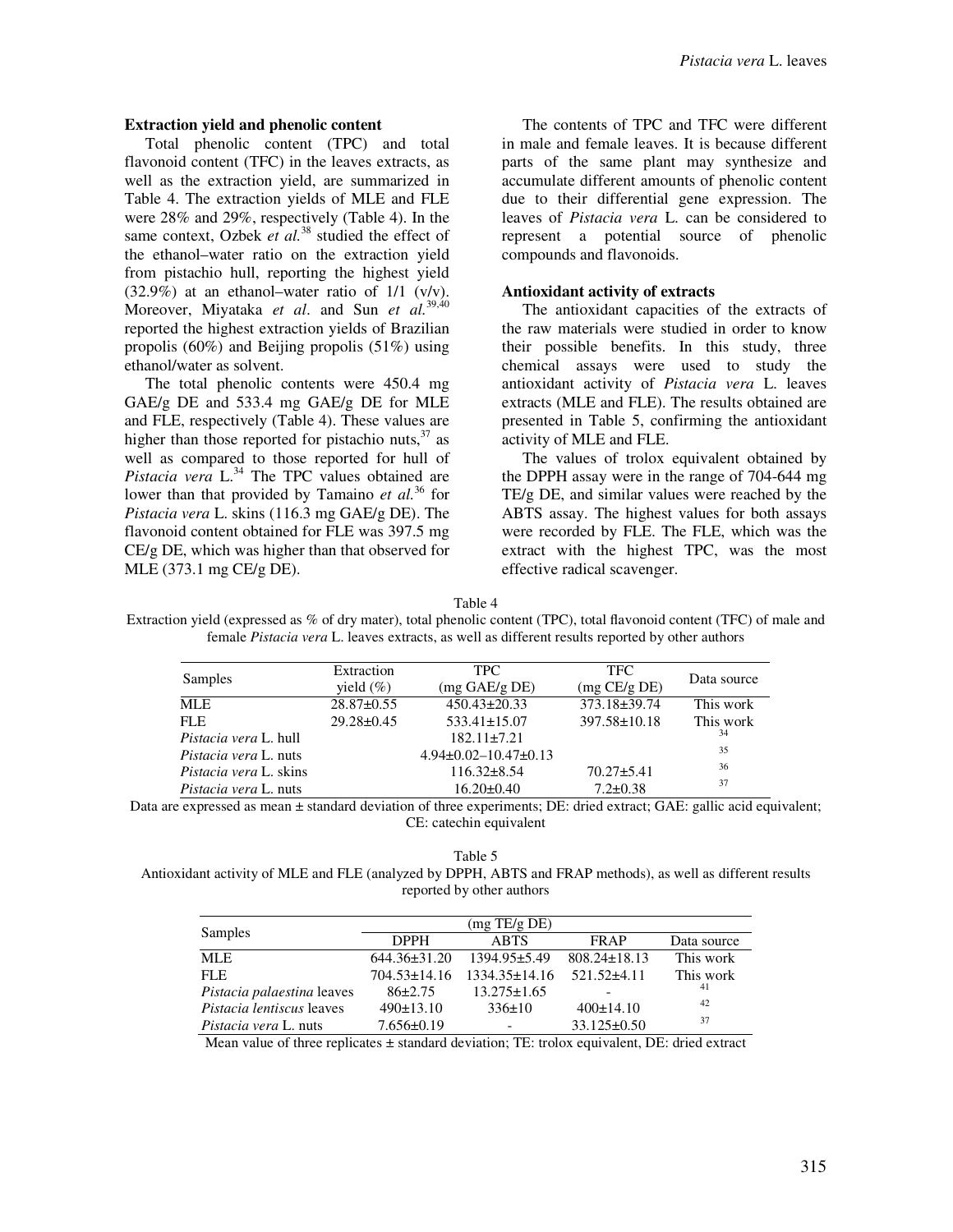According to the results of the FRAP assay, the extracts achieved excellent results, between 521 and 808 mg TE/g DE. This test highlighted the high reducing power of MLE, compared to FLE of *Pistacia vera* L. The reducing power of the leaves extracts is a good property, as it can be of interest in the process of catalyzing LDL oxidation,<sup>43</sup> among others. The antioxidant activities of leaves extracts from different species have been reported in different studies (Table 5). Botsaris *et al.*<sup>42</sup> reported the values of DPPH, ABTS and FRAP for *Pistacia lentiscus* leaves aqueous extract. The measured values were 490, 336 and 400 mg TE/g DE, respectively, which are lower than the values obtained in this work.

## **Antimicrobial activity of extracts**

The antimicrobial activities of the leaves extracts were evaluated against gram positive bacteria, gram negative bacteria and yeast. These activities were influenced by strain sensibilities (Table 6).

Both extracts have an antibacterial activity against all the strains, the highest activity was recorded against *Staphylococcus aureus* – the diameter of the inhibition zone was 26 mm for FLE. FLE exhibited a strong activity against this strain, compared to the antibiotic. The lower activity was against Group B *Streptococcus* at higher concentration. *Klebsiella pneumonia*  showed a maximum zone of inhibition of 20 mm for both leaves extracts. The FLE and MLE exhibited good activity against the rest of the strains. This difference in sensitivity between Gram (-) and Gram (+) could be attributed to differences in morphological constitution of these microorganisms.<sup>24,44</sup> It is known that the morphological constitution is different for Gram (+) bacteria and Gram (–) bacteria, which could explain the highest activity of the leaves extracts against Gram (+) bacteria. The extracts exhibited considerable antifungal activity against *Candida albicans*, with a diameter of the inhibition zone of 22 and 25 mm for MLE and FLE, respectively.

# **Effects of FLE on bread quality**

The volumes of the breads  $(0\%, 1\%$  and  $3\%)$ were significantly different. The bread with 3% FLE has the highest volume (Fig. 1). This increase may be due to the presence of phenolic compounds, which can interact with the protein and polysaccharides in the dough. These interactions increased the molecular weight of the gluten, which affects the resistance of extensibility of the dough.<sup>45-47</sup>

The changes in bread color redness (a\*), yellowness  $(b^*)$  and brightness  $(L^*)$  were analyzed by the colorimeter. FLE levels of fortification influenced the color index of the bread. The increase of the FLE from 0% to 3% led to changes in the color of the bread from white to green (Fig. 1).

| Table 6                                                                                                   |
|-----------------------------------------------------------------------------------------------------------|
| Inhibition zone diameter (mm) of male and female leaves extracts (MLE and FLE) of <i>Pistacia vera</i> L. |

| <b>Strains</b>         | Diameter of inhibition zone (mm) |      |            |  |
|------------------------|----------------------------------|------|------------|--|
|                        | <b>MLE</b>                       | FLE. | Antibiotic |  |
| Staphylococcus aureus  | 24                               | 26   | 25         |  |
| Enterococcus faecalis  | 18                               | 19   | 20         |  |
| <b>B</b> Streptococcus | 17                               | 19   | 24         |  |
| Citrobacter freundii   | 25                               | 24   | 30         |  |
| Escherichia coli       | 20                               | 22.  | 29         |  |
| Klebsiella pneumoniae  | 20                               | 20   | 21         |  |
| Candida albicans       |                                  | 25   | 29         |  |



Figure 1: Bread 0% FLE (left), bread 1% FLE (middle) and bread 3% FLE (right)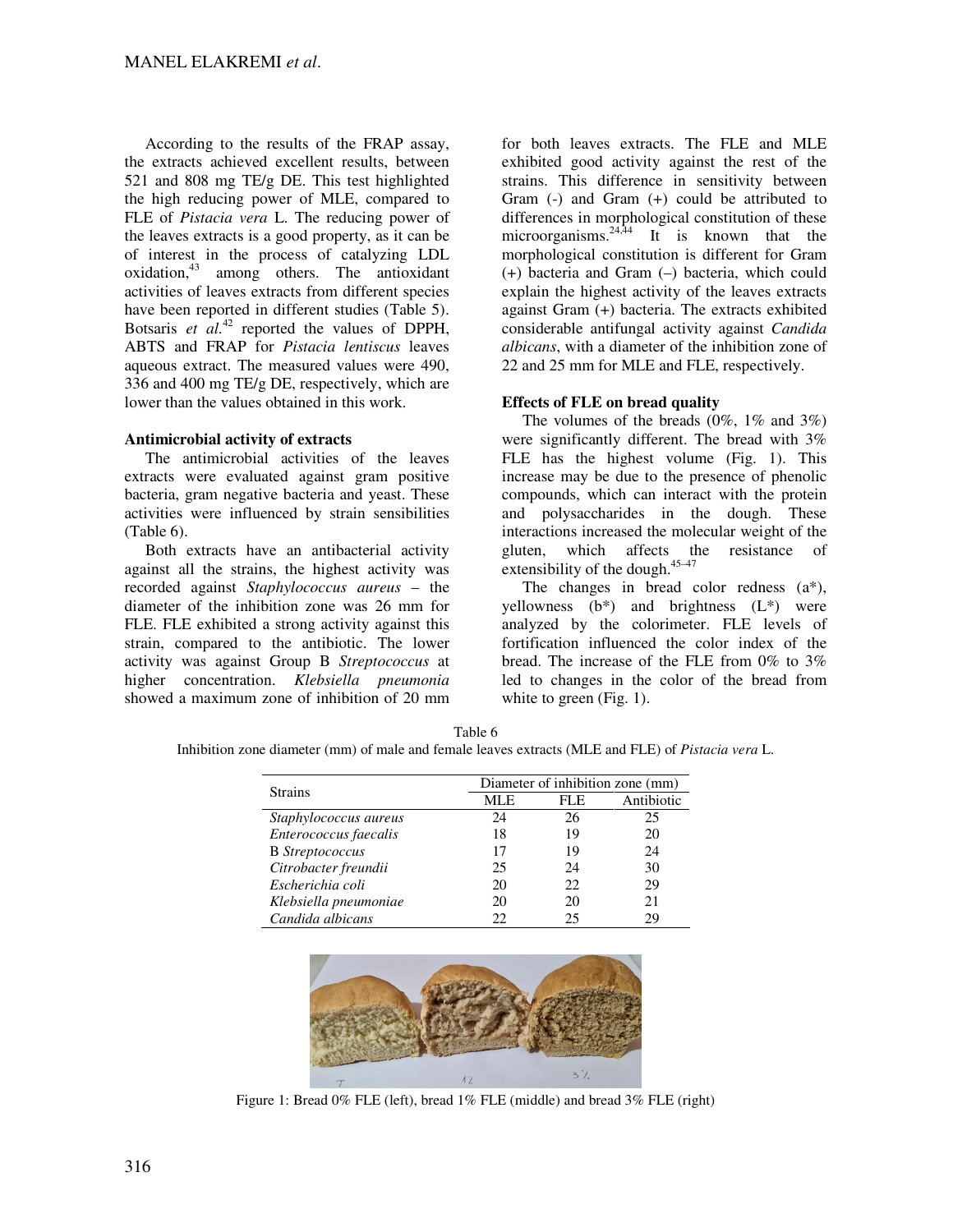| Samples                 | Bread $(0\%)$    | Bread $(1\%)$    | Bread $(3\%)$    |
|-------------------------|------------------|------------------|------------------|
| Weight of bread $(g)$   | $88.5 \pm 0.5$   | $90.5 \pm 0.5$   | $92.3 \pm 0.26$  |
| $a^*$                   | $1.62 \pm 0.12$  | $2.39\pm0.188$   | $6.66 \pm 0.09$  |
| $h^*$                   | $26.76 \pm 1.10$ | $32.55 \pm 0.74$ | $46.15 \pm 0.21$ |
| $L^*$                   | $89.47 \pm 0.30$ | $77.17 \pm 0.71$ | $70.83 \pm 0.19$ |
| Moisture $(\% )$        | $20.10 \pm 0.6$  | $17.7 \pm 0.2$   | $16.03 \pm 0.32$ |
| Ash $(\%)$              | $1.36 \pm 0.07$  | $1.44\pm0.09$    | $1.66 \pm 0.08$  |
| $TPC$ (mg $GAE/g$ )     | $0.09 \pm 0.01$  | $2.68 \pm 0.11$  | $7.96 \pm 0.14$  |
| $TFC \text{ (mg CE/g)}$ | $0.06 \pm 0.01$  | $2.07 \pm 0.10$  | $5.98 \pm 1.18$  |
| DPPH (mg TE/g)          | $0.04 \pm 0.01$  | $3.75 \pm 0.21$  | $11.08 \pm 0.27$ |

Table 7 Effect of FLE addition on characteristics of bread samples

Data are expressed as mean ± standard deviation of three experiments; GAE: gallic acid equivalent; CE: catechin equivalent; TE: trolox equivalent

The presence of pigments in the extracts can influence the color of the bread. The value of a\* increases with the increase in the added amount of FLE. The bread containing 3% FLE was the redder sample, with the highest value of a\* (Table 7). Also, it has the highest value of b\*, followed by the bread with  $1\%$  and the least – for the control bread 0% (Table 7). The addition of FLE increased the yellow color of the bread. The control bread 0% has the highest value of L\* (89.47), while the lowest value (70.83) was noted for the bread with 3% FLE, which explains the dark color of the bread. A slight increase in the

ash content is also observed, which could be explained by the contribution of the preventive minerals of the extract.

The bread enriched with 3% FLE had higher total phenolic and total flavonoid content, compared to the bread with 1% and the control bread (Table 7). This increase was mainly due to the rich phenolic and flavonoid content of FLE.

The antioxidant activity of the breads (0%, 1% and 3%) was evaluated using the DPPH assay (Table 7). The level of antioxidant activity increases with increasing the percentage of FLE.

|                  |        | Storage days |                       |                            |                             |  |
|------------------|--------|--------------|-----------------------|----------------------------|-----------------------------|--|
|                  | Sample | Day 1        | Day 3                 | Day 7                      | Day 14                      |  |
| Total viable     | $0\%$  | Absence      | $4.35x10^{2} \pm 0.5$ | $6.87x10^{5}$ ±0.9         | $2.34x10'\pm0.66$           |  |
| counts $(UFC/g)$ | $1\%$  | Absence      | Absence               | $4.64 \times 10^3 \pm 1.2$ | $8.86x10^{5} \pm 0.87$      |  |
|                  | 3%     | Absence      | Absence               | Absence                    | $3.54 \times 10^2 \pm 0.73$ |  |
| Total coliforms  | $0\%$  | Absence      | Absence               | Absence                    | Absence                     |  |
| (UFC/g)          | $1\%$  | Absence      | Absence               | Absence                    | Absence                     |  |
|                  | 3%     | Absence      | Absence               | Absence                    | Absence                     |  |
| Fecal coliforms  | $0\%$  | Absence      | Absence               | Absence                    | Absence                     |  |
| (UFC/g)          | $1\%$  | Absence      | Absence               | Absence                    | Absence                     |  |
|                  | 3%     | Absence      | Absence               | Absence                    | Absence                     |  |
| Sulfite reducing | $0\%$  | Absence      | Absence               | Absence                    | Absence                     |  |
|                  | $1\%$  | Absence      | Absence               | Absence                    | Absence                     |  |
| bacteria (SRB)   | 3%     | Absence      | Absence               | Absence                    | Absence                     |  |
| Escherichia coli | $0\%$  | Absence      | Absence               | Absence                    | 540 $10^2 \pm 0.3$          |  |
| (UFC/g)          | $1\%$  | Absence      | Absence               | Absence                    | Absence                     |  |
|                  | 3%     | Absence      | Absence               | Absence                    | Absence                     |  |
| Salmonella spp.  | $0\%$  | Absence      | Absence               | Absence                    | Absence                     |  |
| (UFC/g)          | $1\%$  | Absence      | Absence               | Absence                    | Absence                     |  |
|                  | 3%     | Absence      | Absence               | Absence                    | Absence                     |  |
| Yeasts and molds | $0\%$  | Absence      | 5.67 $10^2 \pm 0.57$  | 3.67 $10^5 \pm 0.92$       | 8.24 $10^7 \pm 0.6$         |  |
|                  | $1\%$  | Absence      | Absence               | Absence                    | 2.11 $10^2 \pm 0.45$        |  |
| counts $(UFC/g)$ | 3%     | Absence      | Absence               | Absence                    | Absence                     |  |

Table 8 Microbial growth in bread samples (0%, 1% and 3% FLE) during storage

Data are expressed as mean ± standard deviation of duplicate experiments; UFC: unit forming colony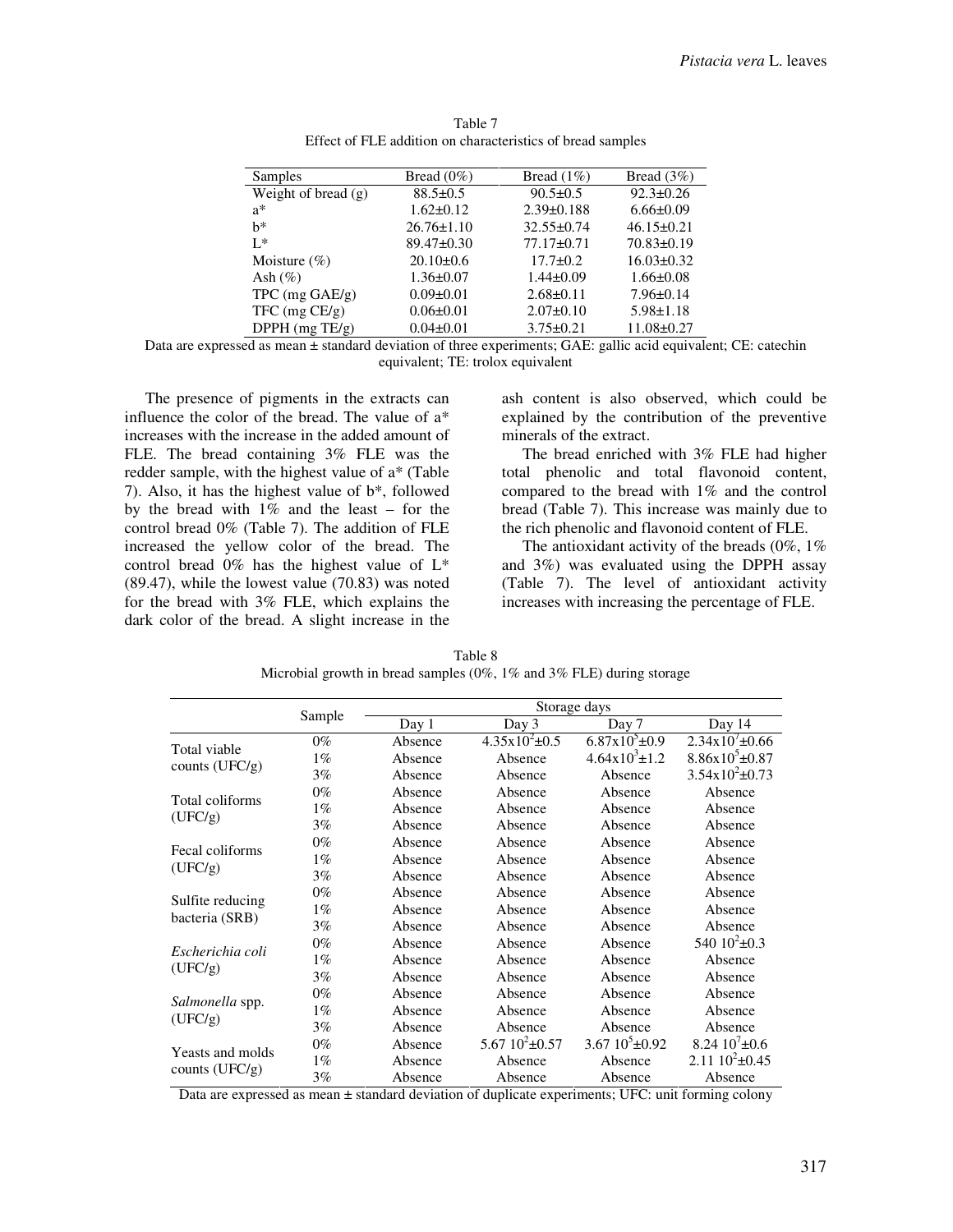The lowest value was found for the control bread (0.04 mg TE/g bread), whereas the bread with 3% FLE had 11.08 mg TE/g bread.

The results indicated that enriched bread exhibited a high amount of phenolic compounds and good scavenging activity. Therefore, FLE can be used as a food additive in bread.

The microbial growth on the 3 samples of bread  $(0\%, 1\%$  and  $3\%)$  during the days of storage at ambient temperature was determined and the results were summarized in Table 8. The major microbes (total coliforms, fecal coliforms, *Escherichia coli*, sulfite reducing bacteria and *Salmonella* spp.) were absent from all bread types (Table 8). Contrariwise, *Escherichia coli* was detected in the control bread after 14 days. The absence of fecal and *Salmonella* contamination makes the bread fortified with the leaves extract safe for consumption. The control bread  $(0\%)$ exhibited high *E. coli* and fungal population (viable counts), compared to the fortified bread, which increased with storage time at ambient temperature. Only the bread with 3% FLE showed lower microbial counts and absence of fungal growth for 14 days. Indeed, the stability of bread can be influenced by moisture. $48$  The control bread had the highest moisture content (20.1%), compared to the fortified breads (1% and 3%), which may explain its short shelf life. The retarding effect of microbial growth in fortified bread might be explained by the antimicrobial activity of FLE. Thus, the addition of FLE to the dough prolonged the shelf life of the bread to 14 days, compared to 3 days for the control one.

# **CONCLUSION**

In this study, leaves of *Pistacia vera* L. were characterized. This chemical characterization showed a high content of extractives and a significant amount of phenolic compounds, which explain their good antioxidant activities. FLE had the highest antioxidant potential, as demonstrated by DPPH and ABTS, while MLE had higher antioxidant potential given by FRAP. The use of FLE as an ingredient in bread formulations improves the nutritional value and storage stability of bread products. FLE increased the polyphenols content and the antioxidant activity of the bread and prolonged its shelf life, even after storage for 14 days at room temperature.

*Pistacia vera* L. leaves can be considered as an interesting resource, taking into consideration the biological potential of the extracts. They could be

used as a natural antioxidant or an antimicrobial agent, instead of the synthetic ones in different applications in the food, cosmetic and pharmaceutical industries.

*ACKNOWLEDGMENTS*: The authors greatly acknowledge the financial support of the Ministry of Higher Education and Scientific Research of Tunisia. L.S. would also like to thank the Department of Economic Development and Infrastructure of the Basque Government (scholarship of young researchers training).

## **REFERENCES**

1 M. Talebi, M. Akbari, M. Zamani and B. E. Sayed-Tabatabaei, *J*. *Genet*. *Eng*. *Biotechnol*., **14**, 31 (2016), https://doi.org/10.1016/j.jgeb.2016.04.002

2 K. Arena, F. Cacciola, D. Mangraviti, M. Zoccali, F. Rigano *et al*., *Anal*. *Bioanal*. *Chem*., **411**, 4819 (2019), https://doi.org/10.1007/s00216-019-01649-w

3 J. J. Rodríguez-Bencomo, H. Kelebek, A. S. Sonmezdag, L. M. Rodríguez-Alcalá, J. Fontecha *et al*., *J*. *Agric*. *Food Chem*., **63**, 7830 (2015), https://doi.org/10.1021/acs.jafc.5b02576

4 Webmanagercenter, 2020, https://www.webmanagercenter.com/2020/05/18/4505 62/

5 G. Magi, E. Marini, A. Brenciani, D. Di Lodovico, D. Gentile *et al*., *Arch*. *Oral Biol*., **96**, 208 (2018), https://doi.org/10.1016/j.archoralbio.2018.09.013

6 N. G. Taş and V. Gökmen, *Curr*. *Opin*. *Food Sci*., **14**, 103 (2017), https://doi.org/10.1016/j.cofs.2017.03.001

7 H. Mahmoudvand, F. Kheirandish, E. S. Dezaki, S. Shamsaddini and M. F. Harandi, *Biomed*. *Pharmacother*., **82**, 393 (2016), https://doi.org/10.1016/j.biopha.2016.05.012

8 M. Aouadi, M. T. Escribano-Bailón, K. Guenni, A. S. Hannachi and M. Dueñas, *J*. *Food Meas*. *Charact*., **13**, 2448 (2019), https://doi.org/10.1007/s11694-019- 00165-w

9 H. Hosseinzadeh, S. A. S. Tabassi, N. M. Moghadam, M. Rashedinia and S. Mehri, *Iran*. *J*. *Pharm*. *Res*., **11**, 879 (2012), http://www.ncbi.nlm.nih.gov/pmc/articles/pmc381312 5/

<sup>10</sup> S. G. West, S. K. Gebauer, C. D. Kay, D. M. Bagshaw, D. M. Savastano *et al*., *Hypertension*, **60**, 58  $(2012)$ 

https://doi.org/10.1161/HYPERTENSIONAHA.111.18 2147

<sup>11</sup> E. Yanni, G. Mitropoulou, I. Prapa, G. Agrogiannis, N. Kostomitsopoulos *et al*., *Metab*. *Open*, 100040 (2020), https://doi.org/10.1016/j.metop.2020.100040